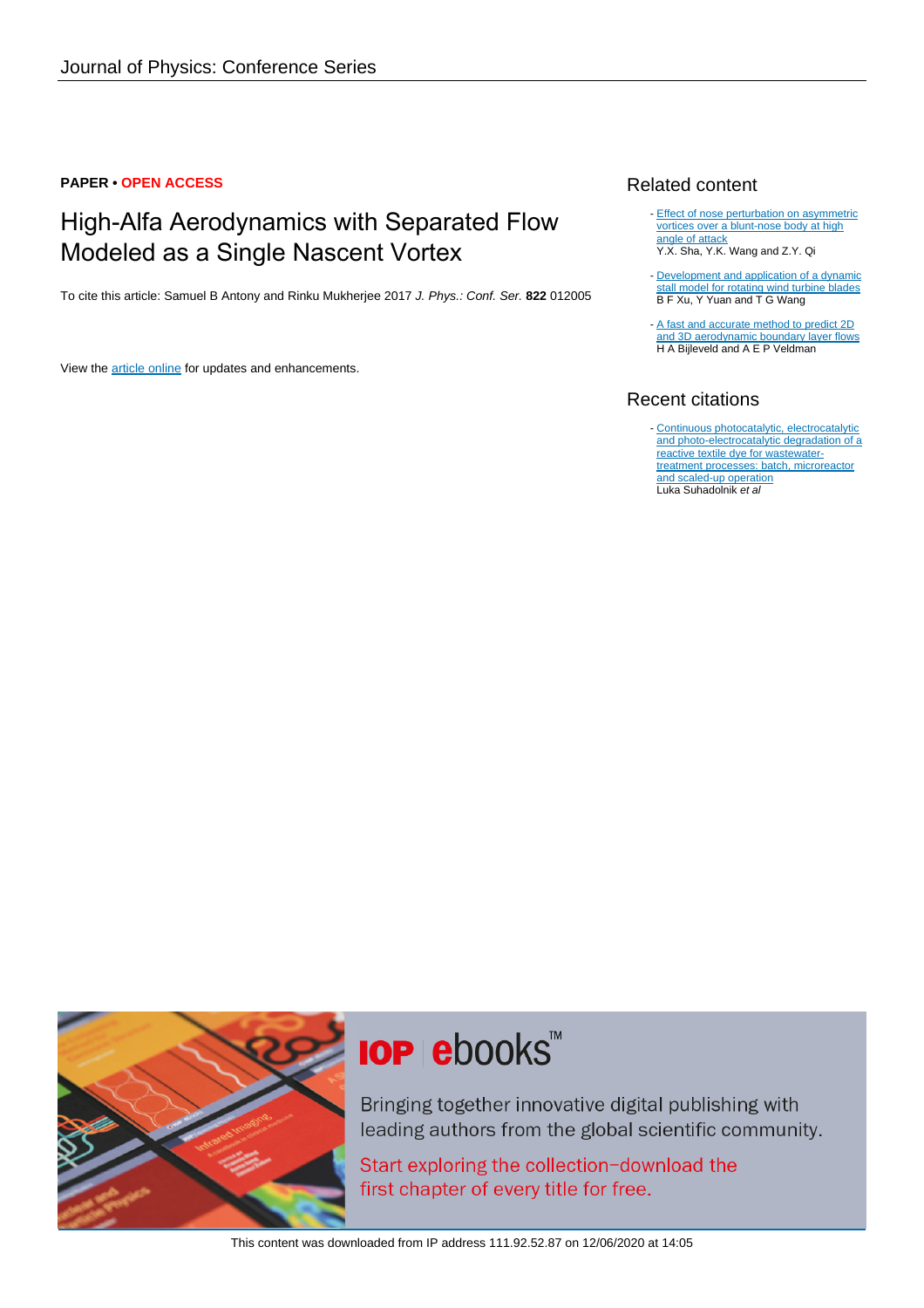## High-Alfa Aerodynamics with Separated Flow Modeled as a Single Nascent Vortex

#### Antony Samuel B

MS Scholar Dept.of Applied Mechanics, Indian Institute of Technology Madras, India 600036. E-mail: antonysamuelb@gmail.com

#### Rinku Mukherjee

Assistant Professor Dept.of Applied Mechanics, Indian Institute of Technology Madras, India 600036.

E-mail: rinku@iitm.ac.in

Abstract. A numerical iterative vortex lattice method is developed to study flow past wing(s) at high angles of attack where the separated flow is modelled using NY nascent vortex filaments. The wing itself is modelled using  $NX \times NY$  bound vortex rings, where  $NX$  and  $NY$  are the number of sections along the chord and span of the wing respectively. The strength and position of the nascent vortex along the chord corresponding to the local effective angle of attack are evaluated from the residuals in viscous and potential flow, i.e.  $(C_l)_{visc} - (C_l)_{pot}$  and  $(C_m)_{visc} - (C_m)_{pot}$ . Hence, the 2D airfoil viscous  $C_l - \alpha$  and  $C_m - \alpha$  is required as input (from experiment, numerical analysis or CFD). Aerodynamic characteristics and section distribution along span are predicted for 3D wings at a high angle of attack. Effect of initial conditions and existence of multiple solutions in the post-stall region is studied. Results are validated with experiment.

#### 1. Introduction

The interest in extending linear methods to include post-stall regimes of flow has existed since Prandtl's Lifting Line Theory. A vortex-lattice method algorithm based on a novel decambering approach [\[1\]](#page-7-0) uses an estimate of the reduction in camber at post-stall angles of attack to account for the change in  $C_l$  and  $C_m$  from the inviscid case.

Sarpakaya [\[2\]](#page-7-1) in his review paper, discusses shedding of discrete vortices from the points of separation. He mentions that vortex methods are the weakest when used for simulating separated flows. Various methods, using both variable and fixed positions of the nascent vortex have been discussed while the strength of the circulation of the discrete shed vortex at each time step is found out from the velocity at a certain point, e.g. at the position of the nascent vortex.

Content from this work may be used under the terms of th[eCreative Commons Attribution 3.0 licence.](http://creativecommons.org/licenses/by/3.0) Any further distribution of this work must maintain attribution to the author(s) and the title of the work, journal citation and DOI. Published under licence by IOP Publishing Ltd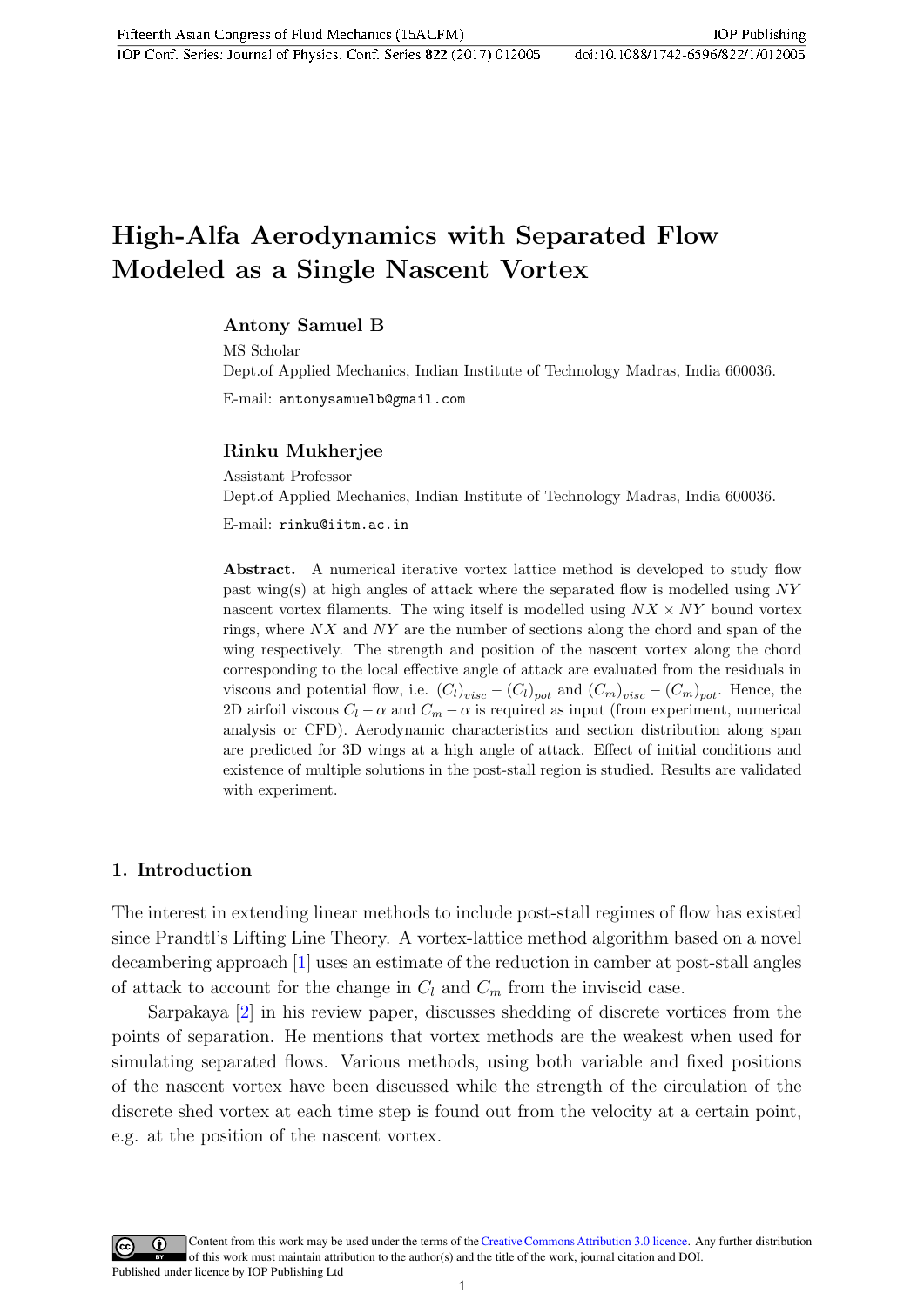Katz [\[3\]](#page-7-2) places the separated vortex at the half way point of the distance covered in a given time step, by the panel LE in which the separation point lies. The separation point in this case is previously known. The magnitude of circulation of Nascent Vortex shed is calculated using velocities across the shear layer. Antonini et al [\[4\]](#page-7-3) uses  $C_l$ value of the airfoil to find the point of separation and the separated nascent vortex is placed at a certain predetermined distance from the point of separation. Sarpakaya [\[5\]](#page-7-4) estimates the velocity which is used for calculating the strength of the shed vortex by taking the average velocity of 4 previously shed vortices. The position of the nascent vortex is selected in such a way that the kutta condition is satisfied. Chorin [\[6\]](#page-7-5) has set a different path, wherein nascent vortices are introduced throughout the surface. No-slip condition is applied at the boundary in order to find the strength and the core radius of the Nascent Vortices. The method has been used to predict the temporal loading on a cylinder.

Separated flow, especially post stall is an unsteady phenomenon. The motivation of the current work is to incorporate viscous effect into a 2D discrete vortex method and a 3D vortex lattice method, while also being able to predict the position of and strength of Nascent Vortex. This work can then be extended to unsteady cases.

#### 2. Mathematical Model

In the present work, separated flow is assumed to be steady and is modelled by a single nascent vortex in the separated region as shown in Fig. [1,](#page-2-0) whose strength and the position along the chord are unknown.

<span id="page-2-1"></span><span id="page-2-0"></span>



<span id="page-2-2"></span>Figure 1: Separated Flow

The airfoil characteristics in the inviscid regime are predicted by a discrete vortex element method (DVEM) as in Katz et al [\[8\]](#page-7-6). The inviscid model is extended to account for post-stall flow using a single nascent vortex with a fixed finite core as shown in Fig [1a](#page-2-1) in addition to DVEM.

The idea is that when viscous flow deviates from the inviscid flow  $C_l - \alpha$  curve due to flow separation from the lifting surface, it essentially causes a deficit in the liftcreating vorticity around the airfoil. Therefore, if we can compensate for this loss in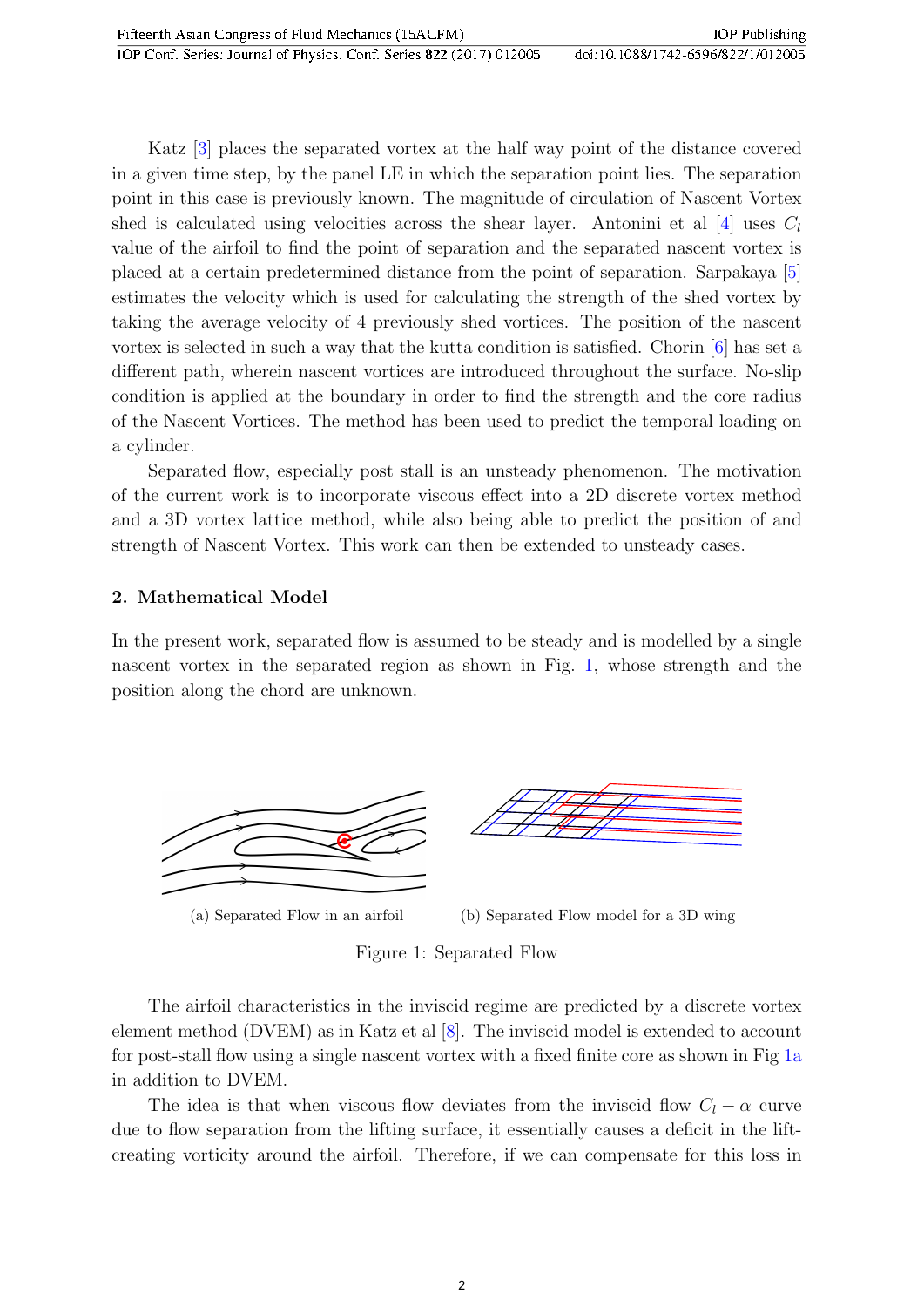vorticity, we should be able to get back the missing lift. The present method proposes to account for this missing vorticity by a nascent vortex of strength  $\Gamma_{nv}$  and position,  $x_{nv}$  along chord and  $z_{nv}$  perpendicular to the airfoil chord such that its effect on the airfoil is able to recover the loss in the coefficients of lift and pitching moment.

However, we have three unknowns  $(\Gamma_{nv}, x_{nv}, z_{nv})$  and only two pieces of information  $(\Delta C_l, \Delta C_m)$  to evaluate these unknowns. Hence, one of the values must be assumed or found empirically so that a unique solution is obtained. In the present method,  $z_{nv}$ is assumed. Therefore, the effect of the nascent vortex  $(\Gamma_{nv}, x_{nv})$  is expected to be such that it accounts for the residuals:  $(C_l)_{visc} - (C_l)_{pot}$  and  $(C_m)_{visc} - (C_m)_{pot}$ . The unknowns are then solved iteratively so that they satisfy Eqn. [1.](#page-3-0)

<span id="page-3-0"></span>
$$
J \cdot \delta x = -F \tag{1}
$$

where

$$
F = \begin{pmatrix} (C_l)_{pot} - (C_l)_{visc} \\ (C_m)_{pot} - (C_m)_{visc} \end{pmatrix} = \begin{pmatrix} \Delta C_l \\ \Delta C_m \end{pmatrix}
$$

$$
J = \begin{pmatrix} \frac{\delta \Delta C_l}{\delta \Gamma_{nv}} & \frac{\delta \Delta C_l}{\delta x_{nv}} \\ \frac{\delta \Delta C_m}{\delta \Gamma_{nv}} & \frac{\delta \Delta C_m}{\delta x_{nv}} \end{pmatrix}; \qquad \delta x = \begin{pmatrix} \Delta \Gamma_{nv} \\ \Delta x_{nv} \end{pmatrix}
$$

The  $C_l - \alpha$  and  $C_m - \alpha$  from the present methodology are plotted along with the input experimental data from Abbott [\[10\]](#page-7-7) in Fig. [2.](#page-3-1)

The core radius  $(cr)$  of the Nascent Vortex is an important parameter. The effect of variation of the size of the core on the strength and position of the NV for NACA0009 is shown in Fig. [3.](#page-4-0) It is found that for  $cr = 0.025$  and  $cr = 0.05$ , convergence does not occur for some  $\alpha$ , while for some  $\alpha$  the nascent vortex is located beyond the trailing edge, which is physically not possible.

<span id="page-3-1"></span>

Figure 2: Aerodynamic Characteristics. Blue: NACA0009, Red: NACA2412, Black: NACA4412.

With increase in cr, the NV moves closer to the leading edge and the predicted circulation also increases. This trend is similar to the one observed when the  $z_{nv}$  is increased. Hence, a core radius of at least 0.1 has to be used. For all of the current calculations, a  $cr = 0.2$  is used.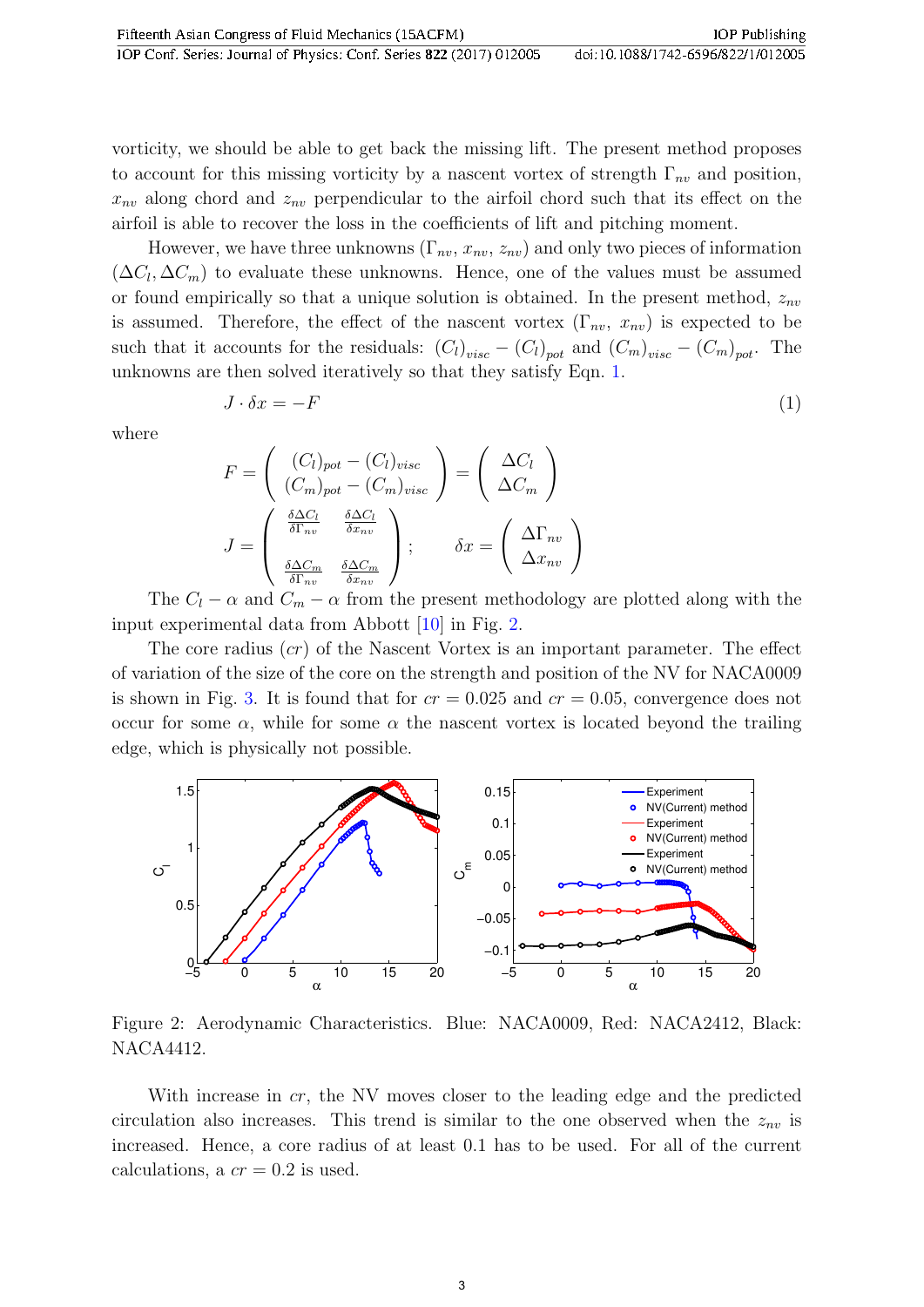<span id="page-4-0"></span>

Figure 3: Variation of  $\Gamma_{nv} \& x_{nv}$  with core radius  $(cr)$ 

#### 2.1. Implementation of Methodology for a 3D Wing

The inviscid solution of a 3D wing is obtained by using a Steady Vortex Lattice Method(VLM) [\[8\]](#page-7-6). The nascent vortex concept illustrated for a 2D airfoil is incorporated into the solution for a 3D wing, where the separated flow is modelled by horse-shoe vortices as shown in Fig. [1b.](#page-2-2) For the 3D solution, Eqn. [1](#page-3-0) transforms to Eqn. [2.](#page-4-1)

<span id="page-4-1"></span>
$$
J_{(2NY \times 2NY)} \cdot \delta x_{(2NY \times 1)} = -F_{(2NY \times 1)} \tag{2}
$$

The local effective angle of attack  $(\alpha_{eff})$ <sub>i</sub> is computed using Eqn. [3.](#page-4-2)

<span id="page-4-2"></span>
$$
(\alpha_{eff})_i = -\sin^{-1}\left(\frac{K + G_i}{NX \times \left|\overrightarrow{U}_{\infty}\right|}\right); \qquad i = 1, NY
$$
\n(3)

Where,

$$
K_i = \sum_{k=1}^{NX} \sum_{l=1}^{NX} \left( \left( \overrightarrow{V_b} \right)_{lk} \cdot \hat{n_k} \right)_i; \qquad G_i = \sum_{k=1}^{NX} \left( \left( \overrightarrow{V}_{nv} \right)_{ik} \cdot \hat{n_k} \right)_i;
$$

 $(\overrightarrow{V_b})$ is the velocity induced by the bound vortex of panel  $l$  on the collocation point of panel k;  $(\vec{V}_{nv})_{ik}$  is the velocity induced by the Nascent Vortex on section i on collocation point of panel k;  $\hat{n_k}$  is unit normal vector to panel k and  $\overrightarrow{U}_{\infty}$  is the free stream velocity.

Solve Eqn. [2](#page-4-1) for the entire wing and find  $\Delta\Gamma_{nv_i}$  &  $\Delta x_{nv_i}$ 

$$
\begin{pmatrix}\n\frac{\delta \Delta C_{l_j}}{\delta \Gamma_{nv_i}} & \frac{\delta \Delta C_{l_j}}{\delta x_{nv_i}} \\
\frac{\delta \Delta C_{m_j}}{\delta \Gamma_{nv_i}} & \frac{\delta \Delta C_{m_j}}{\delta x_{nv_i}}\n\end{pmatrix}\n\begin{pmatrix}\n\Delta \Gamma_{nv_i} \\
\Delta x_{nv_i}\n\end{pmatrix} = -\n\begin{pmatrix}\n\Delta C_{l_i} \\
\Delta C_{mi}\n\end{pmatrix}
$$
\n
$$
1, NY; j = 1, N X
$$

3. Results

Where  $i =$ 

The present work is compared with the experimental work of Naik and Ostowari [\[11\]](#page-7-8) for a rectangular wing of aspect ratio 12 at  $Re = 0.5 \times 10^6$  &  $0.75 \times 10^6$  as shown in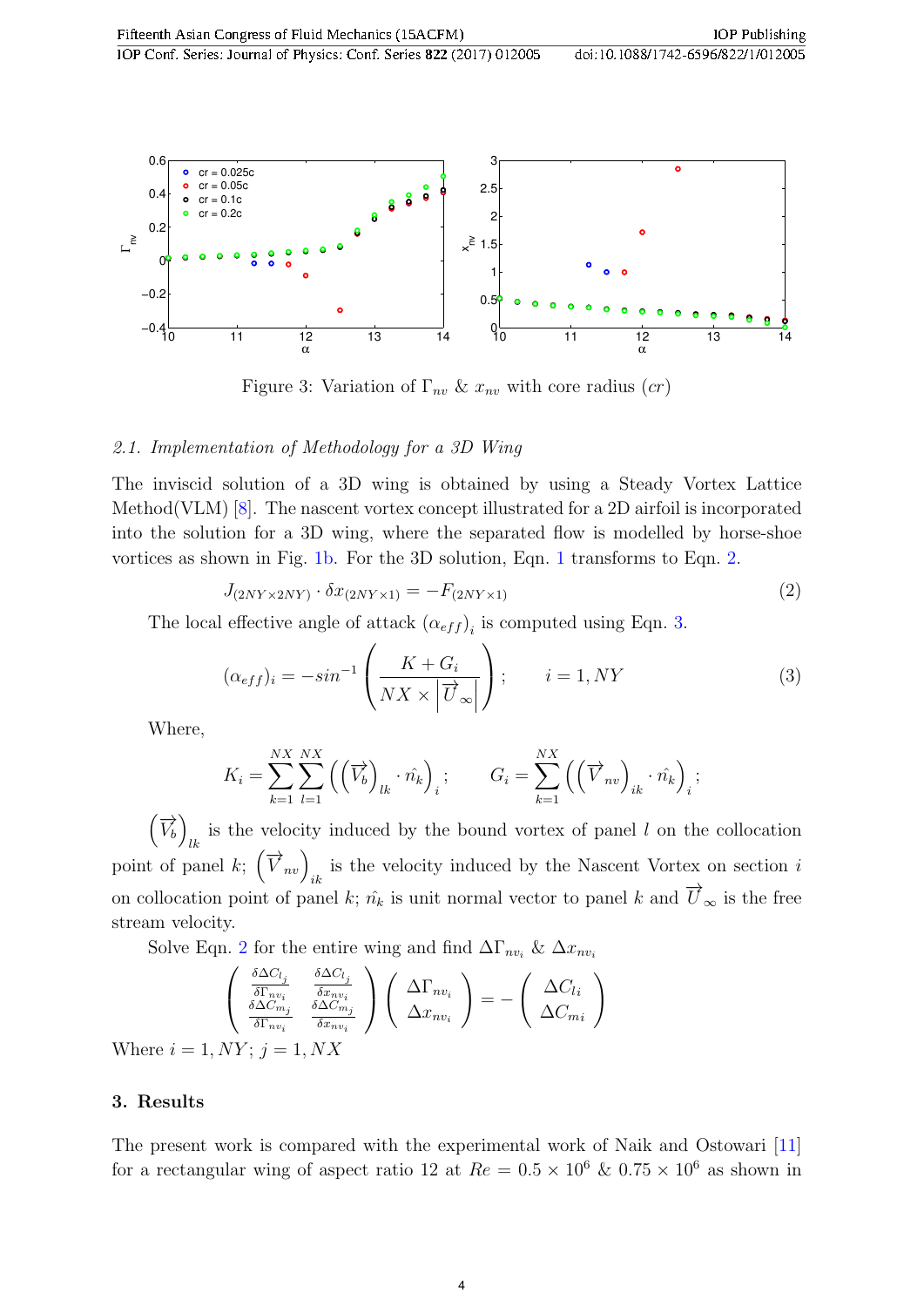Fig. [4.](#page-5-0) Airfoil data is required as input, which is also available from the above reference. NACA4415 airfoil is used. No thickness correction is applied.  $NY = 16$  is used.

<span id="page-5-0"></span>

Figure 4:  $C_L - \alpha$  for a finite wing (section: NACA 4415,  $AR = 12$ ).

<span id="page-5-1"></span>

Figure 5: Variation along span of rectangular wing (section: NACA 4415,  $AR = 12$ ,  $\alpha = 20^{\circ}$ ).

It is seen from the 2D and 3D experimental plots in Fig. [4](#page-5-0) that the airfoil and wing stall at  $\alpha \approx 18^{\circ}$ , which corresponds to a maximum  $C_l \approx 1.4$  while the present results show that the wing is near-stall at  $\alpha \approx 20^{\circ}$  for a similar maximum  $C_l$ . It is seen in Fig. [5](#page-5-1) that in the root section of the wing, section  $\alpha \approx 18^{\circ}$ , which corresponds to a maximum  $C_l \approx 1.4$ . This is confirmed by the section  $C_l$  distribution. The high section  $C_l$  causes very high induced velocities near the root-section and hence there is an increase in the negative  $C_m$ . Conversely, the sectional distribution of the strength and location along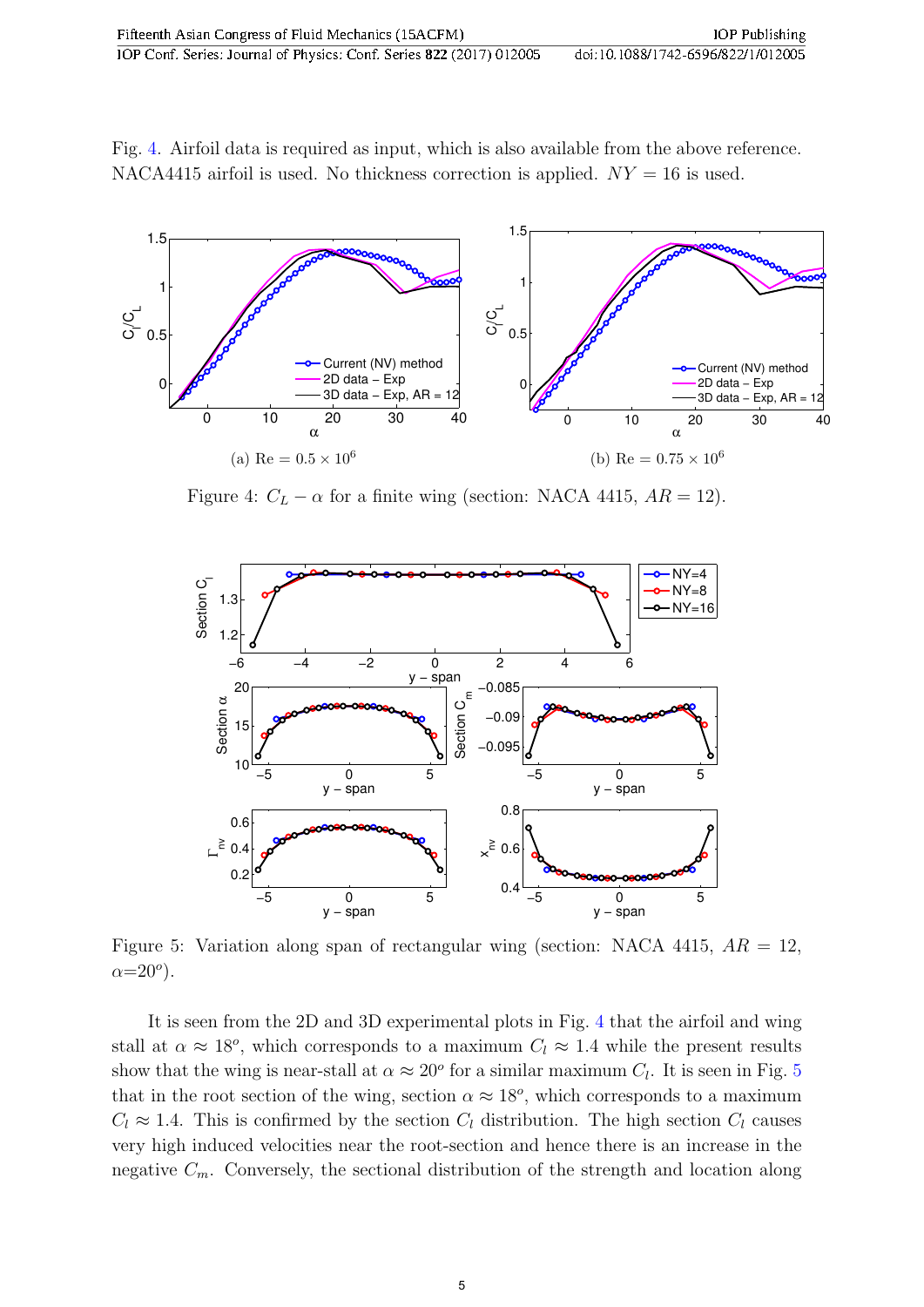<span id="page-6-0"></span>

<span id="page-6-1"></span>Figure 6: Distribution of circulation over Rectangular Wing(section: NACA 4415,  $AR = 12, \alpha = 15^{\circ}$ 



Figure 7: Effect of number of iterations and initial conditions on rectangular wing (section: NACA 4415).

chord of the nascent vortex show that  $\Gamma_{nv}$  is stronger and  $x_{nv}$  is nearly 0 near the root, suggesting that the vortex moves closer to the leading edge. It is interesting to note that even at the wing tips,  $\Gamma_{nv}$  is not close to zero. A particular case of the distribution of  $\Gamma_{nv}$  along the wing span at  $\alpha = 15^{\circ}$  is shown in Fig. [6,](#page-6-0) where it clearly shows that the strength of the nascent vortex is stronger near the root and weakest near the tips for a rectangular wing.

The section  $C_l$  distribution is clearly devoid of any sawtooth and this result is obtained without the use of any smoothing algorithm. This is definitely a clear advantage over the post-stall predictive tool developed by Mukherjee et. al. [\[1\]](#page-7-0).

The variation in  $\Gamma_{nv} \& x_{nv}$  at the root and tip sections as the iterations progress is shown in Fig. [7](#page-6-1) for a wing with NACA 4415 section,  $\alpha = 20^{\circ}$ ,  $AR = 12 \& NY = 16$ . Effect of initial conditions on  $\Gamma_{nv} \& x_{nv}$  is studied at the tip and root sections for two different initial values for a final converged result. The initial values used are as follows: IV 1:  $\Gamma_{nv}=0.1$  &  $x_{nv}=0.1$  and IV 2:  $\Gamma_{nv}=0.8$  &  $x_{nv}=0.8$ . For initial values of  $\Gamma_{nv}=0.9$